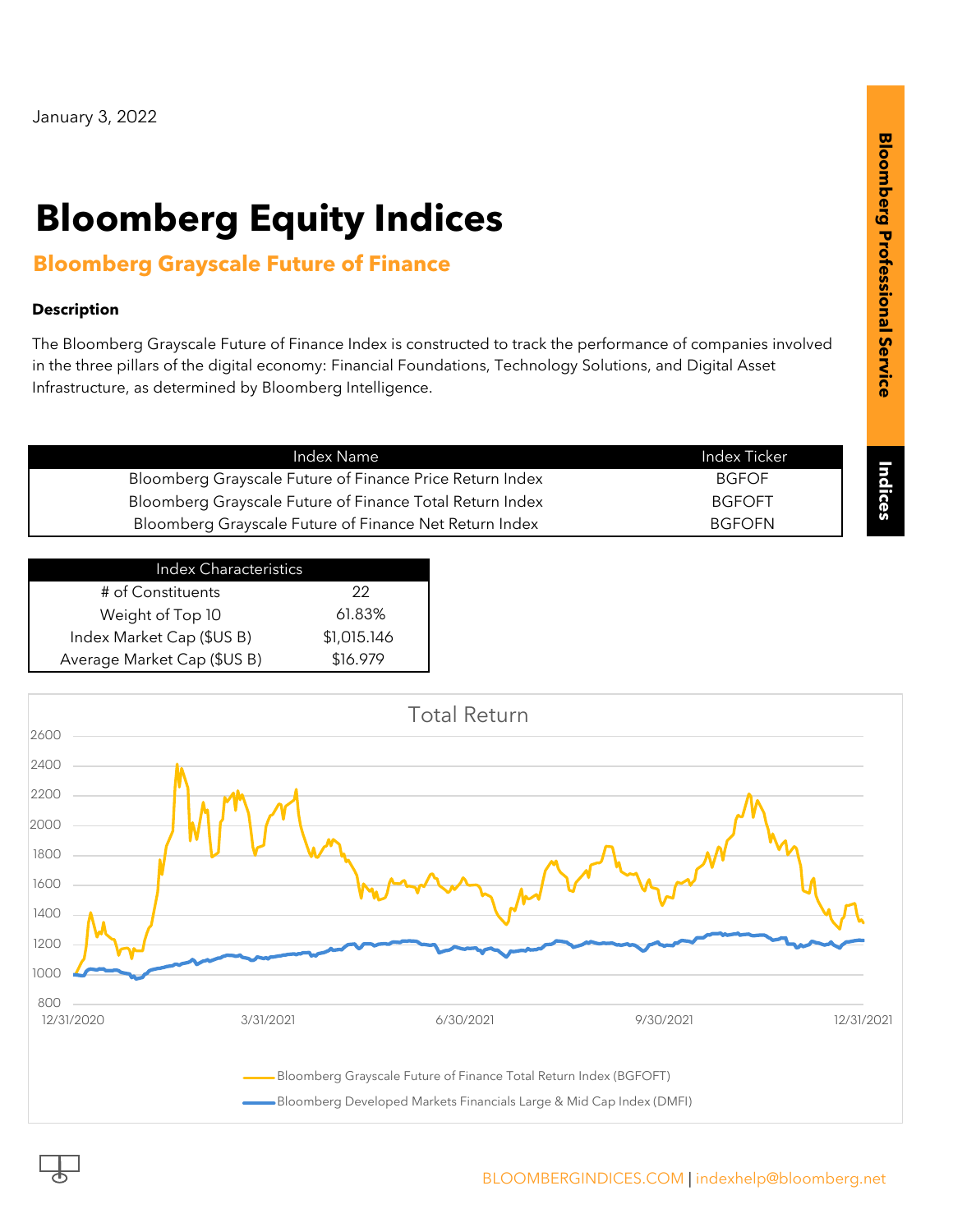#### **Performance**

| Index Level Returns         |        |            |           |        |        |
|-----------------------------|--------|------------|-----------|--------|--------|
|                             | 1 Mo   | $3$ Mo     | 6 Mo      | Mo     | 1 Yr   |
| Total Return - BGFOFT Index | 13.39% | $-11.24\%$ | $-15.31%$ | 34.69% | 35.49% |

#### **Fundamentals**

| <b>Fundamental Metrics</b> |       |                |      |                   |        |
|----------------------------|-------|----------------|------|-------------------|--------|
| Price / Earnings           |       | Price / Book   | 2.42 | Ev / Ebitda       | 217.69 |
| Estimate Price / Earnings  | 15.82 | Price / Sales  | 6.99 | Returns on Equity | 2.92   |
| Earnings Yield             | -5.45 | Dividend Yield | 0.40 | Returns on Assets | 0.80   |

### **Country Profile**



| Security                         | Ticker          | Weight | <b>Thematic Classification</b> |
|----------------------------------|-----------------|--------|--------------------------------|
| Silvergate Capital Corp          | SI              | 8.38%  | <b>Financial Foundations</b>   |
| PayPal Holdings Inc              | <b>PYPL</b>     | 8.37%  | <b>Financial Foundations</b>   |
| Coinbase Global Inc              | <b>COIN</b>     | 8.24%  | <b>Financial Foundations</b>   |
| Block Inc.                       | SQ              | 7.85%  | <b>Financial Foundations</b>   |
| Robinhood Markets Inc.           | <b>HOOD</b>     | 7.71%  | <b>Financial Foundations</b>   |
| Argo Blockchain PLC              | ARB             | 4.61%  | Digital Asset Infrastructure   |
| Bitfarms Ltd/Canada              | <b>BITF</b>     | 4.27%  | Digital Asset Infrastructure   |
| Plus500 Ltd                      | <b>PLUS</b>     | 4.25%  | <b>Financial Foundations</b>   |
| Hive Blockchain Technologies Ltd | <b>HIVE</b>     | 4.10%  | Digital Asset Infrastructure   |
| Northern Data AG                 | NB <sub>2</sub> | 4.05%  | Digital Asset Infrastructure   |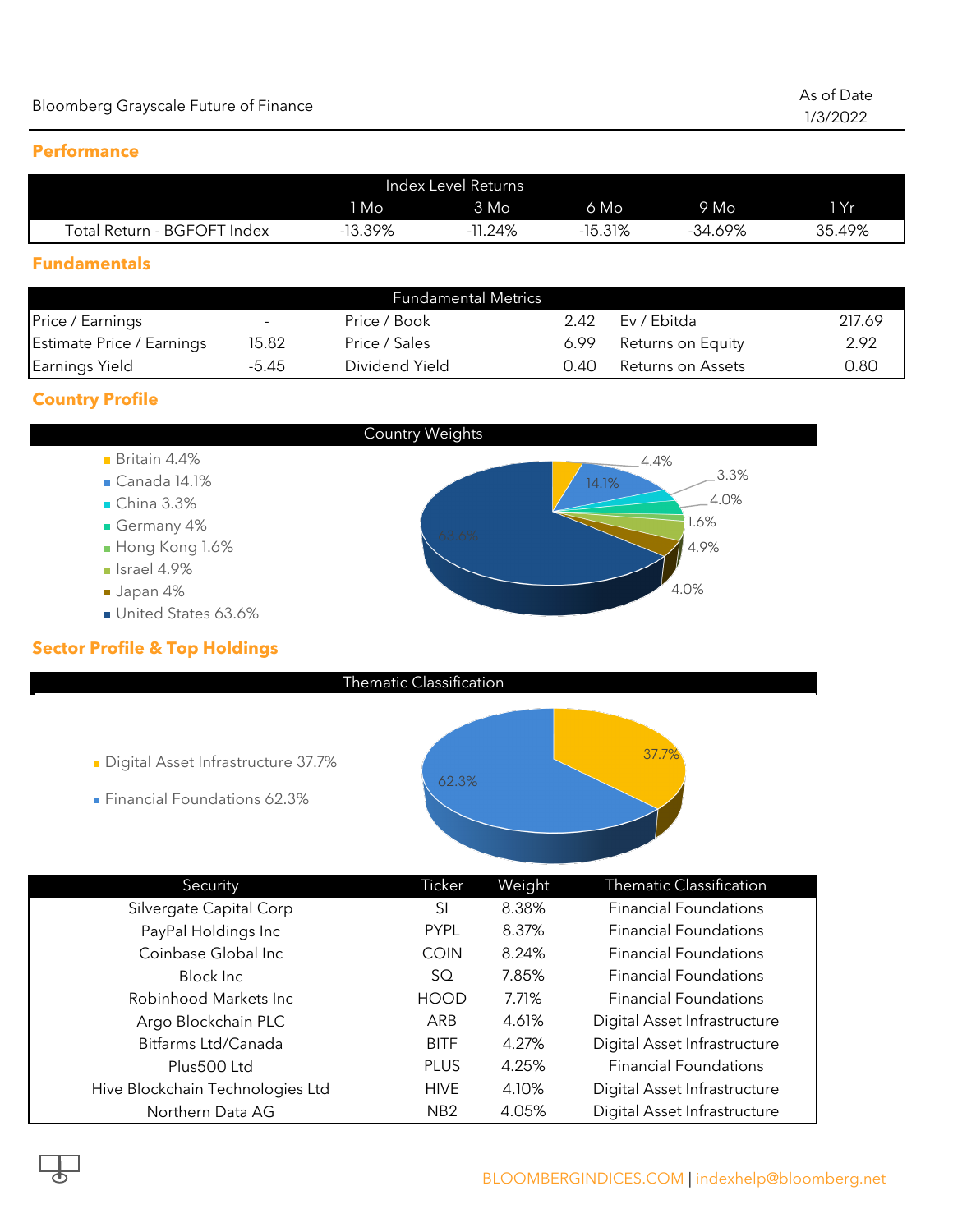|                                                                           | IN <go> - The Bloomberg Index Browser displays the latest performance<br/>results and statistics for the indices as well as history. IN presents the indices<br/>that make up Bloomberg's global, multi-asset class index families into a<br/>hierarchical view, facilitating navigation and comparisons. The "My Indices"<br/>tab allows a user to focus on a set of favorite indices.</go>    |
|---------------------------------------------------------------------------|-------------------------------------------------------------------------------------------------------------------------------------------------------------------------------------------------------------------------------------------------------------------------------------------------------------------------------------------------------------------------------------------------|
|                                                                           | DES <go> - The index description page provides transparency into the current<br/>index universe including membership information, aggregated characteristics<br/>and returns, and historical data.</go>                                                                                                                                                                                         |
|                                                                           | INP <go> - The Bloomberg Indices Publications page, which includes<br/>methodologies, factsheets, monthly reports, announcements, and technical<br/>notes. A user may also subscribe to index publications via the "Actions"<br/>button.</go>                                                                                                                                                   |
|                                                                           | PORT <go> - Bloomberg's Portfolio &amp; Risk Analytics solution includes tools to<br/><math display="inline">\bullet</math><br/>analyze the risk, return, and current structure of indices. PORT includes tools to<br/>analyze performance of a portfolio versus a benchmark as well as models for<br/>performance attribution, tracking error analysis, value-at-risk, scenario analysis,</go> |
| <b>Bloomberg Indices</b><br><b>Website</b><br>(www.bloomberg/com/indices) | This index website makes available limited index information including:<br>Index methodology and factsheets<br>Current Performance numbers for select indices                                                                                                                                                                                                                                   |
| <b>Data Distribution</b>                                                  | Index subscribers may choose to receive index data in the files. Files may include:<br>Index level and/or constituent level returns and characteristics for any indices.<br>Automated delivery of files via email via SFTP<br>Index data is also available via authorized redistributors.                                                                                                       |

• I<GO> - Overivew of Bloomberg Indices and how to access them.

#### **Index Licensing**

**Bloomberg Terminal®**

**Accessing Index Data**

Bloomberg requires an index data license for services and products linked to the indices. For example:

- Index or Constituent-Level Redistribution
- Exchange Traded Products (ETFs & ETNs)
- OTC Derivative Products
- Custom Index Solutions
- Separately Managed Accounts (SMAs)